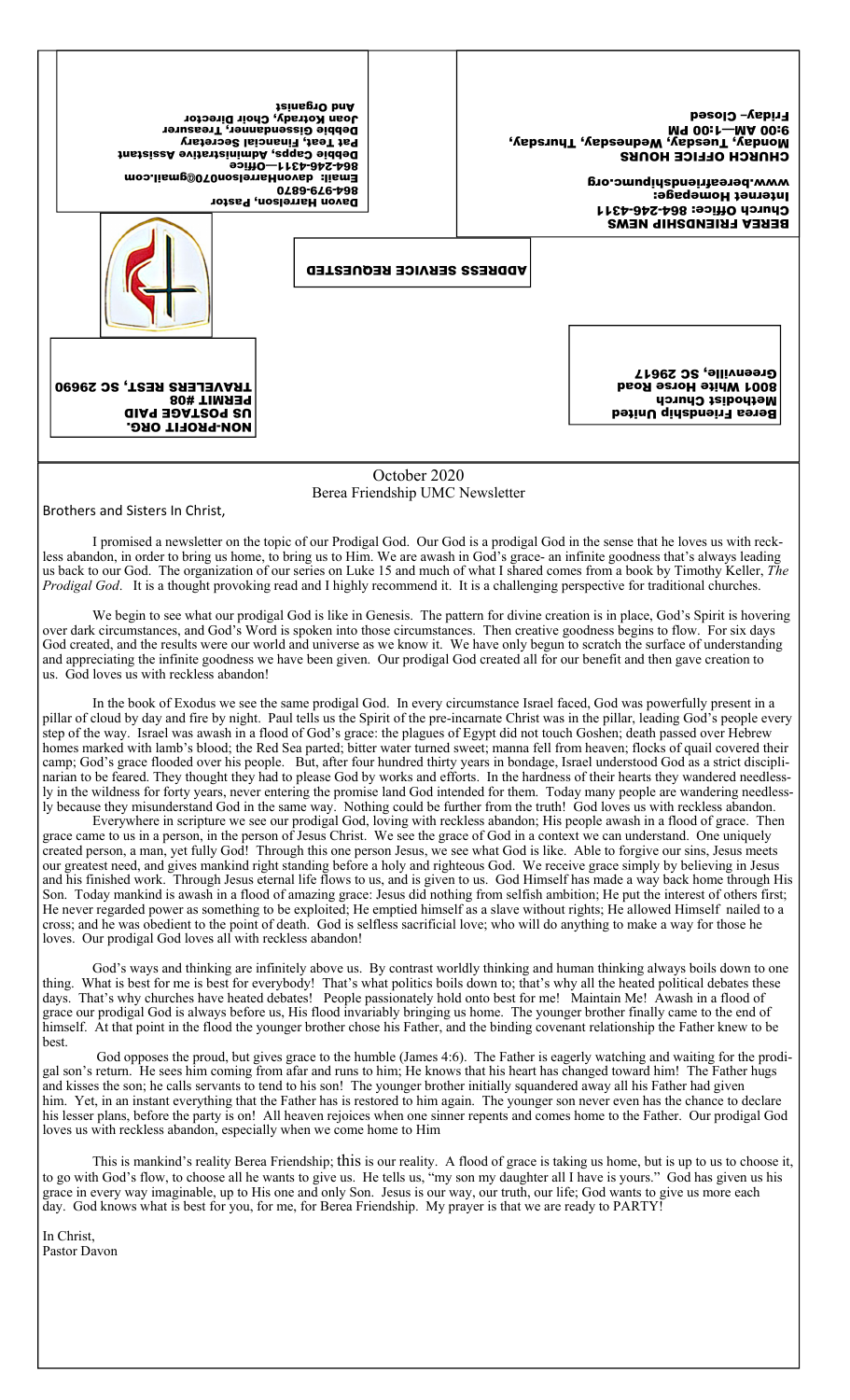## **Holiday Bazaar - New set up for November 7, 2020**

BFUM with host a Holiday Bazaar on Saturday Nov.  $7^{th}$  8am – 5pm.

It will look very different this year. Several vendors will be sharing their products. The BFUM Quilters will have a country store with pickles, jams, jellies and baked goods.

This will also be a quilters table with a limited number of various items for sale.

**Please share information about the Bazaar and plan to attend.**

*As an expression of caring and courtesy to others, masks/face covering will be required*

#### *What we need from our members --*

*Based on COVID guidelines all food items but be individually wrapped. We will be unable to have an open kitchen this time.*

*We request members to make cakes, pies, cookies and wrap them in zip lock bags or clear plastic wrap so they can be seen. We will sell whatever we are fortunate enough to receive for this event.*

*Whole / half cakes are fine. 3 brownies or cookies up to a dozen cookies are good in a bag work well. There may also be single pieces of pound cake in baggies for individual sale. Please let us know what you plan to donate for our event.*

### *We would greatly appreciate people signing up or letting us know if they can assist with:*

**set up of tables on Friday** afternoon / evening November 6<sup>th from</sup> 5pm – 8pm and/or break *down Saturday 5pm – 6:30 pm.* 

*We will also need helpers on Saturday to be present for sales. Each table will take money since we have individual vendors. We need between 3-5 people for the Berea Friendship table from 7:30 am -12:30p and 3-5 people from 12:30 – 5:30 pm. MANY THANKS! Bazaar Committee*



#### **TRUNK OR TREAT**

The Outreach Ministries/ Family Ministries committees met and we have decided that we will have a Trunk or Treat for the church kids/CDC kids/ and community on Saturday, October 31, 2020 from 6-8 p.m. We are asking for members to come and decorate their cars and help with the event. We are also in need of candy (last year we had about 100 kids come and had to buy more candy). We will have cars park every other parking space and request that everyone wear a mask and we will have gloves available to pass the candy out. We would like for everyone passing out candy to wear gloves and place it in the kid's containers, as to cut down on exposure. Family Ministries will be providing dinner for all the volunteers. Please arrive and have your car ready by 5:50. We look forward to this event, as we have had such a different year. Please share our event with your family, friends, and neighbors. We will have flyers available for handout by October 11<sup>th</sup>.



#### **Church Website and Facebook Information**

Update on church website

A calendar has been added to the website. We are continually making changes to the website and updating information. If you have information about your group that you would like put on the website, please contact Vickie Failor, Rob Wallace, or Anne-Marie Wallace. If you have any suggestions for website, please contact one of us.

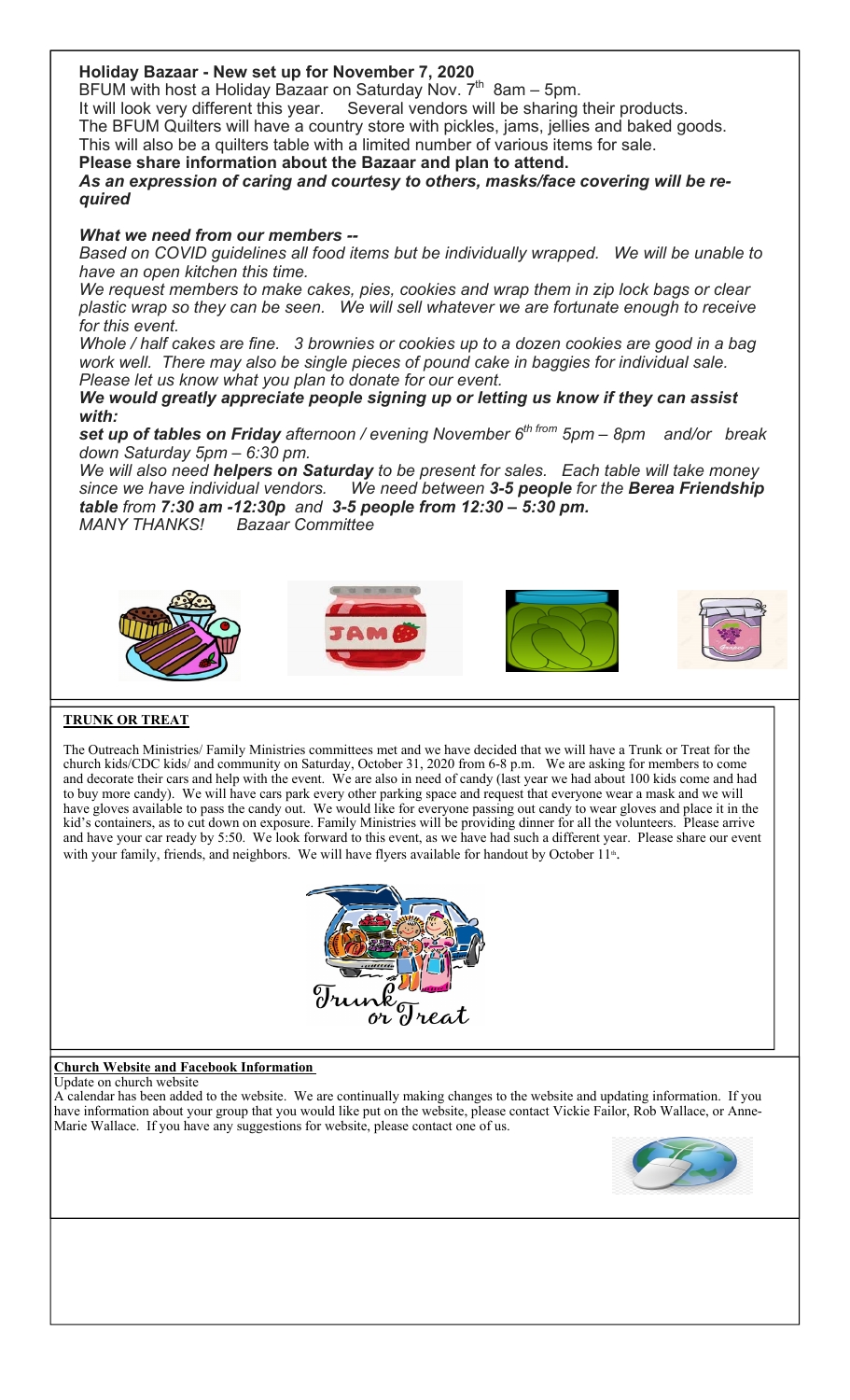#### **United Methodist Women**  Newsletter article October 2020

The Friendship Circle will not meet during the month of October. The Shalom Circle will meet on Saturday, October 17, 2020. We will meet at the church at 11:30 a.m. for a light lunch, devotional and work on a mission project.

#### **EXECUTIVE BOARD MEETING**

The Executive Board of the UMW will have a special called meeting on Sunday, October 4th at 9:30 a.m. in the social hall for a brief business meeting. We will practice social distancing during this meeting.

#### **Prayer Focus**

Our prayer focus for October is on the Wesley Community Center in Dayton, Ohio. It was established in 1966 in response to civil rights and civil unrest that was occurring in the city. Their goal was to address the needs of the Westside community in the spirit of Christian faith.

Through the years, Wesley Center has become a safe haven for families in crisis who are seeking stability, hope, and a fresh start. The center and programs offered have been highly successful and helped countless families and individuals. Their mission statement reads "The mission of Wesley Community Center, Dayton is to meet the spiritual and basic needs of families of all ages offering assistance in education and training, employment and human assistance in transitioning families toward self-sufficiency."

Their amazing team/staff is committed to this mission. Their primary focus is to identify solutions that lead to selfsufficiency. They take these convictions and turn them into action.

Birthday cards will be sent to missionaries Barbara Haralson in Arizona and Rachel Harvey in Pennsylvania.

Essential in Uncertainty

United Methodist Women-supported national **mission institutions adapt quickly and creatively to meet community needs during the global health crisis.**

by Michelle Bearden

The 1918 flu pandemic killed an estimated 50 million worldwide and 675,000 in the United States. Modern science, mass communication and medical technology will hopefully keep that horrific death rate from repeating itself in our current global health crisis—but that doesn't mean the coronavirus toll hasn't been devastating.

As of early July, it has killed more than 539,906 people globally, including 129,963 Americans, and hospitalized tens of thousands more. To slow the spread, the U.S. economy was temporarily shut down—and it is still struggling to recover. And with isolation and distancing the best defense against COVID-19, the lack of human contact has had a hefty emotional impact.

Restrictions and government-mandated guidelines have been particularly difficult on nonprofits and ministries, which sometimes struggle financially even in robust times.

It's no different for the nearly 90 national mission institutions supported in partnership with United Methodist Women.

United Methodist Women's predecessor organizations established social service programs across the United States at the turn of the 20th century in response to the needs of marginalized and vulnerable communities—newly arrived immigrants, freed Blacks, the working poor and indigenous peoples.

Today, many of these programs operate throughout the country as independent, autonomous nonprofit agencies, with missions ranging from caring for children and educating youth, creating economic opportunities, empowering women, housing the neglected and advocating for social justice.

United Methodist Women's commitment to these programs remains strong. Agencies have access to annual grants, emergency funding, technical support and member involvement. In 2019, the national office gave nearly \$1.9 million in grant support to national mission institutions. Some of the national mission institutions will be receiving additional grants to help manage the shortfalls caused by COVID-19, says Jessica Tulloch, United Methodist Women's executive for national ministries.

"I know these are unusual times, but these are agencies that are often called on to adapt and adjust as the needs of the community change," she said. "It's in their DNA. Most of them started with few resources, but with plenty of passion and the drive to serve. That will get them through this."

How did these nonprofits cope? response talks with four directors of national mission institutions on how they responded and adapted.

And though they all have their own challenges, they share a common trait, Tulloch said. "They are quick to respond and can make adjustments quickly. We've seen that throughout history. When they come out of this, they will be that much stronger."

#### **Nome Community Center**

Life can be challenging enough in Nome, Alaska. Weather, poverty, the high rate of homelessness and alcoholism, and isolation are everyday struggles. Add a pandemic to the mix, and Rhonda Schneider had yet another obstacle to overcome. She's the director of the Nome Community Center, the area's main social-service agency. Its roots are uniquely Alaskan: It began in 1906 when a benefactor gave a donation to the Women's Home Missionary Society of the Methodist Church to establish a reindeer mission at the Sinuk River to preserve and protect the tradition of reindeer herding.

**continued**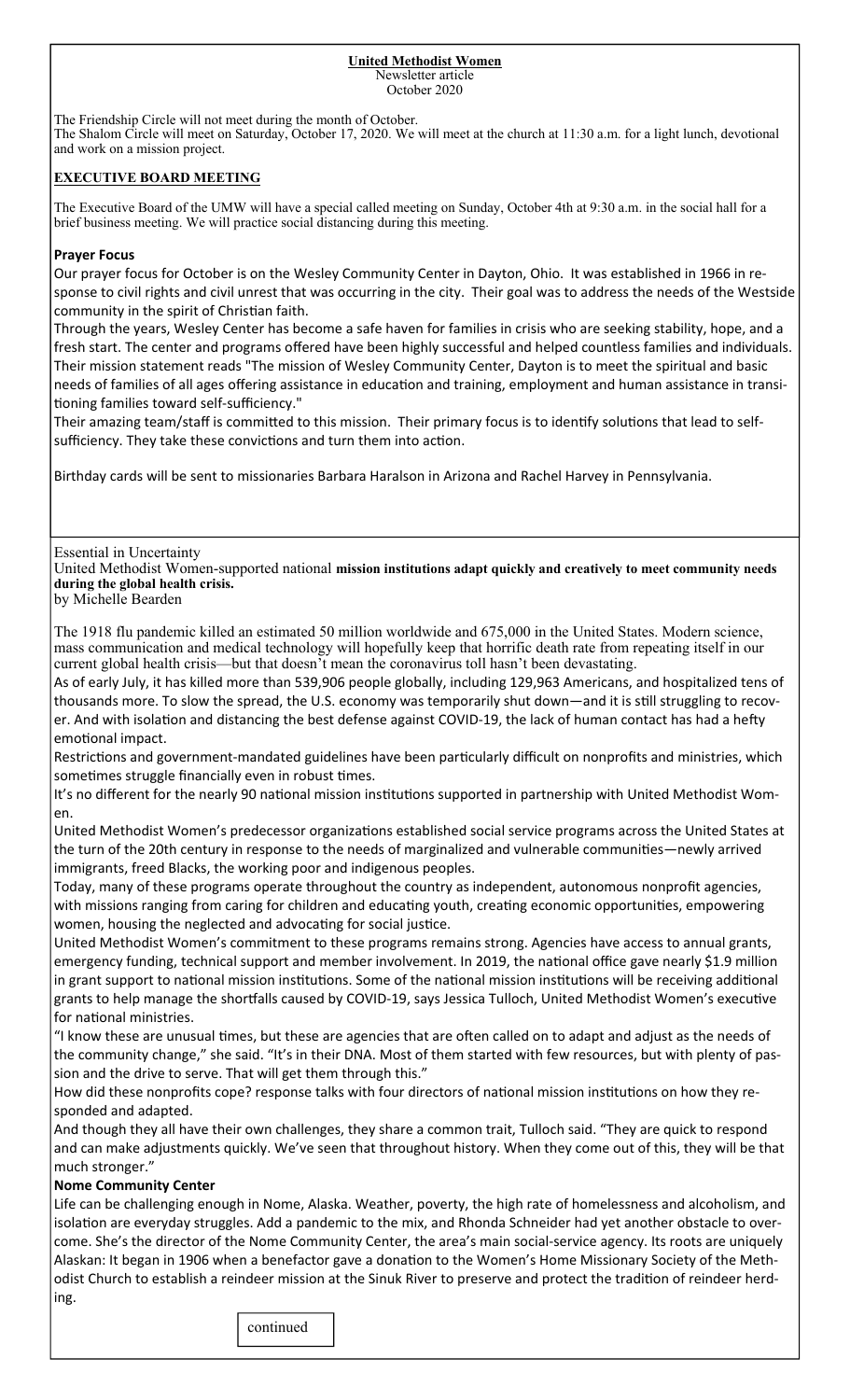The center now has a more expansive role, providing a daytime program for seniors, family services, Boys and Girls Club activities, a youth court diversionary program, feeding outreach, an overnight shelter and a housing program to keep people out of homelessness. Schneider does this all with a \$2 million annual budget. Her offices are located in donated space on the second floor of Community United Methodist Church. Several of her programs also work out of Methodist-owned buildings at no charge except for maintenance costs. "When you have to do so much on a limited budget, any help means so much," she said. When COVID-19 hit, her staff of 35 could not close up shop. "There was no 'stay home and stay safe' order for us," Schneider said. Only three programs were put on hold—youth court, the Alcohol Safety Action program and the Boys and Girls Club. The rest were modified to follow local guidelines.

Senior meals, for example, went from being served in a community setting to at-home deliveries. Staff devised "distant bingo" games, a lending library of disinfected puzzles and a weekly regime of exercise handouts to do at home.

Children living in the children's home had to be home schooled by an already overburdened staff. And the homeless shelter remained open an extra month because of the pandemic and relocated to a gym in a city-owned recreation center to accommodate the spike in numbers.

With this population, Schneider said, "social distancing was practically nonexistent." "They rely on one another, they huddle with one another and they roam together," she said. "Asking them to limit contact with each other was not very feasible." Because it operates a "wet" shelter, which allows inebriated guests, moving to a temporary shelter was stressful because it was so far from the local bars. Some staff members sought out the regulars and brought them to the new location so they would have shelter and a meal. A bright spot amid the coronavirus chaos was that some guests stayed sober for about a week. "That was an amazing surprise," Schneider said. "It was very nice while it lasted."

Most of the Nome Community Center's work is face-to-face, and Schneider is looking forward to returning to that. There were few COVID-19 cases in Alaska—only three recorded in Nome by late May. That is one of the upsides of limited contact with large population centers.

Schneider says she will not forget the response by her staff and the commitment made to keep clients safe during such an uncertain time. "It's work that touches your soul," she said. "You do this because you have a heart for helping people. And I saw a lot of people going the extra mile to get that done."

#### **Haƫe B. Cooper Community Center**

As executive director of Hattie B. Cooper Community Center in Roxbury, Massachusetts, Lillie Searcy knows how to juggle resources, manage staff and prepare for the unexpected.

But COVID-19 stretched even her limits. "I've never been more nervous and scared about anything in my life," Searcy said. "The responsibility to the kids and families we serve to keep our staff safe in an environment with so much uncertainty was over whelming. "The first order of business was to shut down the center, because it was not considered an essential business. Nearly all of the 100 or so kids who attend the programs, from infants to young children, are subsidized, so those payments kept coming. But Searcy had to funnel all the funding into paying routine expenses on the building and restructuring the center so it would meet the strict public-health guidelines set by the state for the future reopen date.

In the beginning, she wanted to continue providing meals to the kids, but with all the restrictions in place and her limited staff, she could not manage it. Instead, she got the word out to all the families directing them to local feeding centers. Many of the parents from the center's underserved neighborhood were laid off and in dire financial circumstances.

One way she could offer assistance was to provide funding to parents to promote children's learning at home, from books, markers, pencils, art supplies and educational toys to financial assistance for food and diapers.

She never thought much about the importance of disinfectant wipes. "I will never take them for granted again," she said. "She managed to keep most of her 24-person staff by getting federal funding through the payroll protection program. But as the weeks went on, Searcy realized she had another challenge ahead of her: convincing the teachers and other workers that it was safe to return.

"I'm 65 and I get it. I'm at a vulnerable age and can't take any chances," she said. "I feel like I'm treading on ice. I don't want to push people back to work if they're uncomfortable. It's something they have to decide for themselves."

With an annual budget of \$1.2 million, Searcy doesn't have much wiggle room when it comes to funding. Keeping the website current and planning fundraising activities for the fall were no longer options. Instead, she had to turn her attention to tracking down hard-to-get personal protective equipment such as gloves, masks, hand sanitizer and plastic shields. Her space requirement went from 35 square feet per child to 144 square feet, which means enrollment will be slashed for the time being. "We do a lot of waiting on the state for answers it really doesn't have. Everything changes from day to day," she said.

One-third of the center's board is made up of members of New England United Methodist churches. Before, she gave them a wish list for items like baby wipes; now, she is hoping congregants will donate as many face masks as possible.

"I think we'll be living with these changes for some time to come," Searcy said. "But parents depend on this center. We have no choice but to adapt and make this work."

#### **Cornerstones of Care**

Denise Cross knew things were different this time.

"We've been through floods and tornadoes. We had a plan for those," said Cross, chief executive of Cornerstones of Care, which serves some 10,000 children and families annually in Missouri and Kansas. "But this required a different response altogether."

Cross knew that the nonprofit needed to stay steady and focused for both its staff and clients as it made the necessary transitions to follow community and state mandates. Among its responsibilities are education, mental and behavioral health, foster care and adoption, and family support.

"Our main objective was consistency, even if we had no idea from one day to the next about this virus," she said. "These kids weren't going away; their needs weren't going away." That included about 100 youth living on two campuses. She acknowledges that the first 10 days felt chaotic.

Adoptions and other court matters were suddenly virtual or postponed. Schools were closed, and now the program was responsible for overseeing the distance learning for its residential charges. The in-person family support and case management had to pivot to technology like videoconferencing. Drive-by visits with properly distanced conversations became the norm. Most employees began working remotely, and others still had to do home visits. The nonprofit had to scramble to find the necessary protective equipment.

Cross is grateful that none of her 750 team members had to be laid off. Their work with kids in the foster-care system and residential programs was deemed essential. With the youth living on the campuses and not leaving for school, Cornerstones of Care had to increase its supply of food and cleaning products. Team members used their connections to keep the children fed and the facilities disinfected.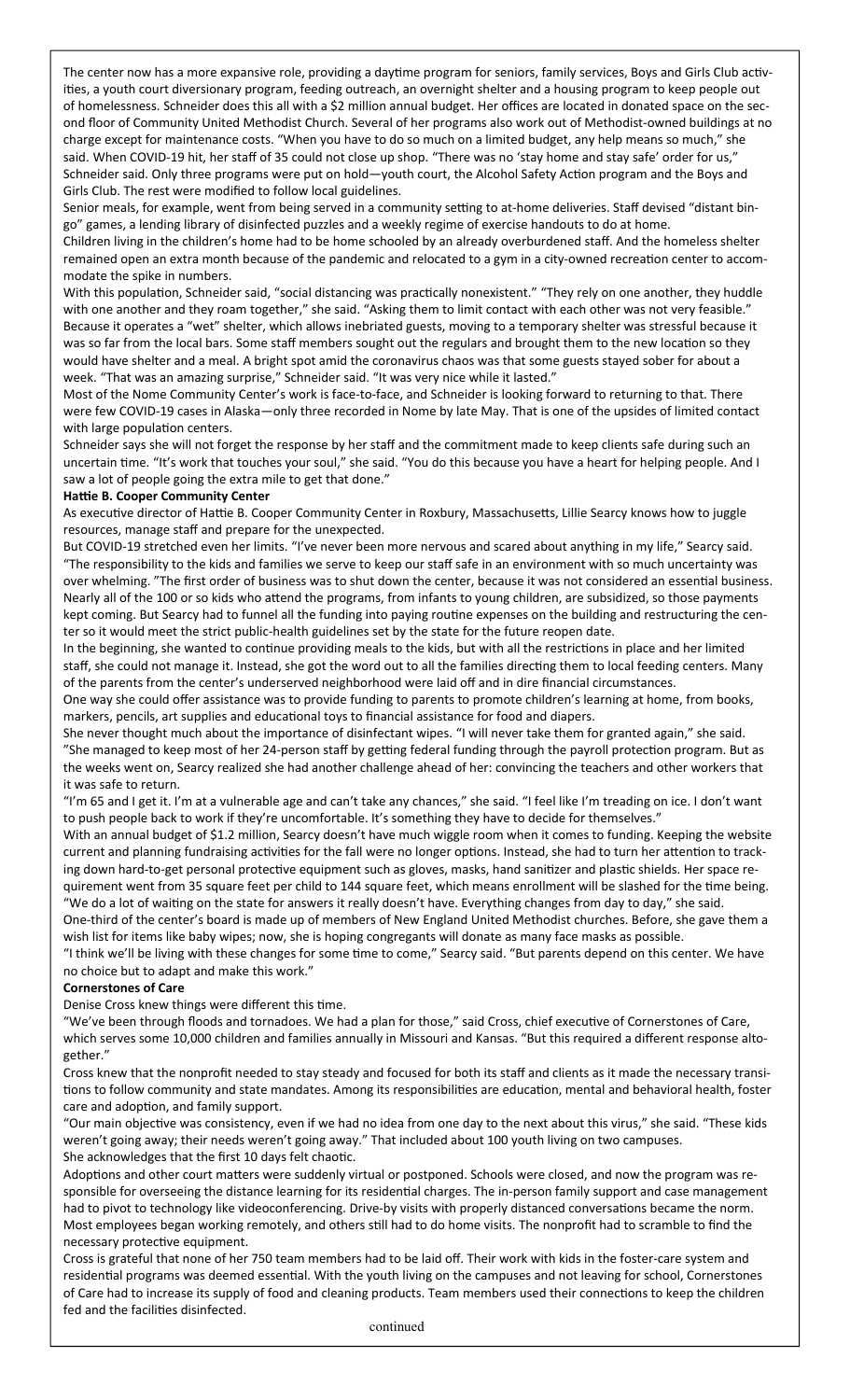"The attitude always was, 'We can figure this out.' And they did this while figuring out how to handle their own family situations at home," Cross said. "I can't tell you how proud I am of our team."

Cross was particularly concerned about the impact the pandemic's uncertainty would have on the youth's mental health.

Even in the best of times, she said, it's a challenge to give them a sense of normalcy and stability. But again, her team members stepped up and did just that.

"We had to follow all the best practices, from face masks to temperature checks. The key was not to lose those personal relationships we had established, with either the kids or the families," she said. "We just made the necessary adjustments so we could keep going."

Cornerstones of Care, with its \$52 million annual budget, has a strong partnership with the community through both funding and volunteers. United Methodist Women and some 34 churches havuede provided assistance. When the agency put out a call for face masks, two local United Methodist congregations got busy sewing hundreds for the team members.

One of the main lessons learned is that there will be less an appetite for in-office meetings and more emphasis on encouraging people to work remotely. Cutting down car travel frees up workers to devote additional time to the clients, something that will be utilized more often in the future.

And the value of teamwork was made even more clear through the COVID-19 crisis.

"You can't get through something like this alone," Cross said. "It was all hands on deck. That made the difference for us."

### **Red Bird Mission**

Hundreds of lives depend on Red Bird Mission in Beverly, Kentucky. For starters, it's the largest employer in a 35 mile radius in the southeastern part of the state, tucked into a remote corner of Clay County at the intersection of Bell and Leslie counties.

Nearly 100 people are employed by the agency, which provides a wide range of services in the impoverished region, including child development, community aid ministries, elderly and family services, women and children's ministries, economic opportunities, and community housing improvement.

Next year, Red Bird celebrates its 100th anniversary.

"People count on us," said Executive Director Kari Collins. "We need to be there for them, because we're in an area where the opportunities are so limited."

About 40 percent of the population is at the national poverty rate or lower, and unemployment is always higher than the national average. Collins estimated that about 10 to 20 percent of the residents have just given up looking for work. Drug addiction is also at higher-than-average levels.

When state and local officials began ordering shutdowns due to COVID-19, the demand for Red Bird Mission began to skyrocket. The number of clients who used the emergency food pantry and dispensary for baby items nearly doubled.

The pandemic forced the temporary closure of the community store, which stocks donated clothing, furniture and household items. And though the dental clinic stopped performing nonessential dental care, a teledentistry service was launched.

Meals on Wheels became even more vital, with the local senior center temporarily closed. Seniors who ate their main meal at the center were added to the home-delivery program. Teachers at the Red Bird School started online learning, but some of their students had no access to the internet. They had to prepare packets of homework assignments to be picked up or delivered to homes.

"It was a challenge beyond words," Collins said. "But we knew we weren't alone, because this was happening all over the country. It's just that we're sitting in a part of the world that's so isolated, so poor and with a lack of transportation."

She said the longstanding partnership with United Methodist Women played a critical role in being able to keep up with the additional demands, which stretched the nonprofit's \$4.6 million annual budget. Aside from the annual national mission institution grant, United Methodist Women also donated an emergency grant of \$40,000 to cover unexpected expenses due to the pandemic.

"United Methodist Women has always paid close attention to the special needs of this community and has always responded to our requests for assistance," Collins said. "They founded us, and they have kept us going. They are truly the hands and feet of this mission."

In the beginning, when some programs had to be put on hold, Collins was faced with having to lay off some of her staff. But the emergency funding from United Methodist Women, along with a payroll protection assistance from the federal government, allowed her to maintain most of her work force. To keep staff safe, the mission now has a 14-step "Health at Work" plan that includes staggered times in the office, daily sanitizing of workstations and temperature checks.

One of the mission's most crucial programs is Work Camp. The program draws about 2,400 volunteers from churches, schools or service organizations for short- or long-term mission trips for projects such as housing repairs and building accessibility ramps for elderly and low-income families.

Because the people stay in cabins, paying the mission room and board, the camp had to be delayed about a month so that a health and safety plan could be put in place. Many volunteers whose trips were canceled sent a donation instead, which was directed to hire local people to tackle the jobs they would have done on the mission. Collins anticipates a "new normal" regarding health guidelines going forward. She also worries about a drop in charitable giving, which Red Bird Mission depends on to survive.

"It's easy to get discouraged," Collins said. "But all the acts of kindness we've witnessed these past few months restore my faith in humanity. At the heart of it, people really do care for one another and take care of one another, especially in the worst of times.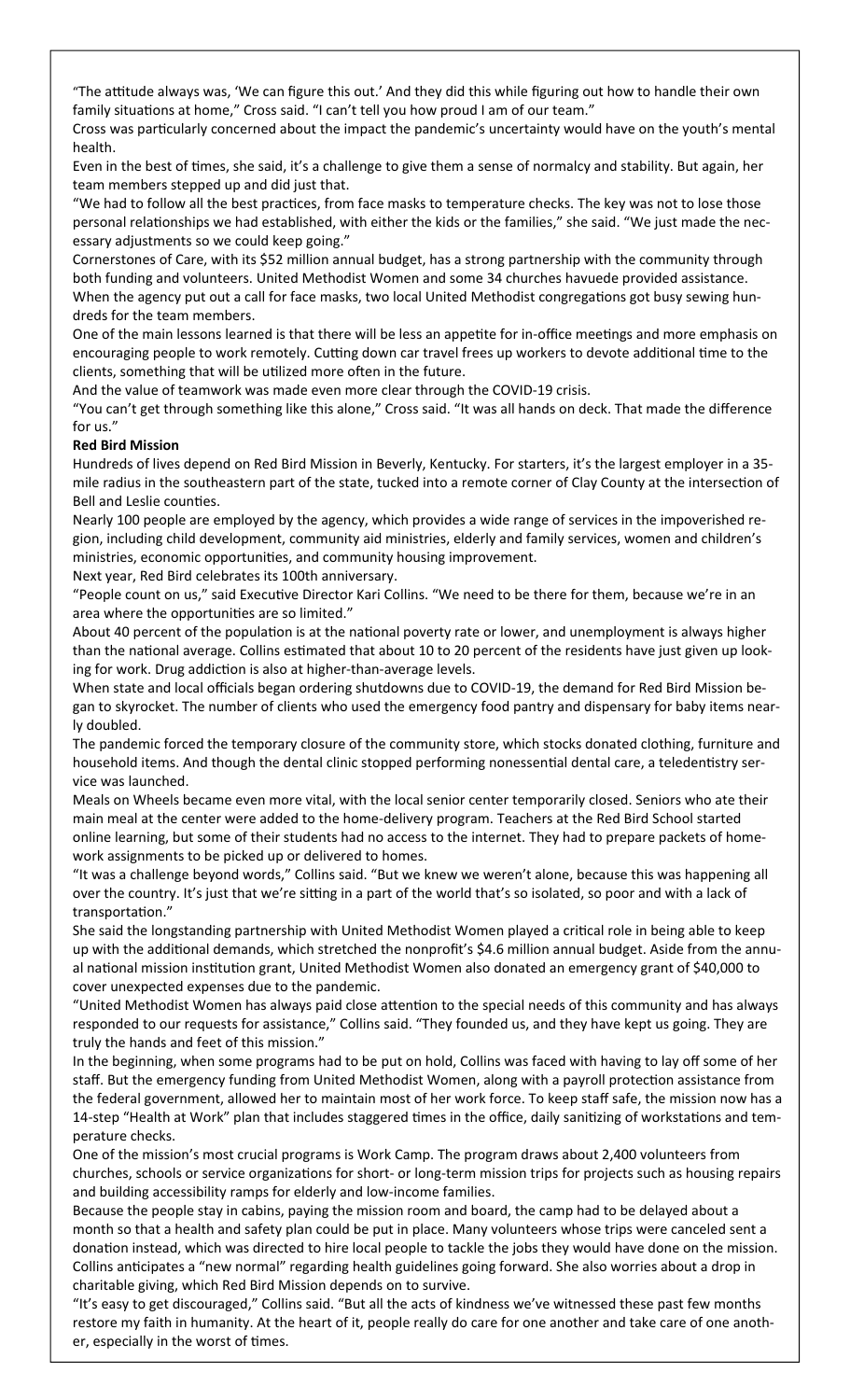| ı<br>Jñ.<br>ı |  |
|---------------|--|

| N3HHPA<br><b>October Birthdays</b><br><b>Tony Earnest</b><br>01<br>02<br>Dalton Argo<br>Jackson Thomas Surett<br>05<br>Clay Argo<br>06<br>Grace Disher<br>07<br>"Leah" Elizabeth Sylvester<br>08<br>Judy Bikas<br>08<br>Sue Bagwell<br>09<br>Jim Martin<br>10<br>Laura Childs<br>Lisa Nichols<br>Wilson Creswell<br>12<br>Linda Lee<br>15<br>Shirley Dickson<br>16<br>Kevin Baker<br>Victoria Smith<br>Rebecca Looper Henthorne<br>18<br>Cindy Wells<br>22<br>Sonya B. Evans<br>25<br>Everette Youngblood<br>25<br>Jan Martin<br>26<br>Jane Hunt-Grady<br>26<br>Casey Ann Armstrong<br>27<br>Dalton Argo<br>30<br>Robert Bridges<br>31<br>Maxwell Willard | <b>PLEASE HELP UPDATE THE</b><br><b>PRAYER LIST</b><br>We are only listing those who we<br>know are in nursing/Assisted living<br>homes, the home-bound, those who<br>are hospitalized at present, and those<br>who are at present under going medi-<br>cal procedures such as chemo, etc.<br>We do not want to leave anyone out<br>so if you want your name or loved<br>ones name listed, please notify the<br>church office. We will up-date this<br>list every 30 days—please help us<br>with this important endeavor.                                                                                                                                                                                                                                      | Nancy McCants<br>Richard Jardin<br>Mary Penland<br>Frankie Greer, Rick Greer's Mother<br>Mildred Thompson, Martha McWhite's<br>96 year old aunt transferred to<br>McCall Hospice after a fall.<br>Alex Philpot healing<br>from surgery<br>Janet Stone is home healing from<br>surgery<br>Barry & Laura Childs<br>Welbourne White, Ellen & Corky's<br>nephew is in Charleston Hospital<br>he had a stroke.<br>Caroline Shelton, Cy & Lou Rogers<br>granddaughter and Sarah &<br>Andrew Shelton<br>Joe Philpot<br>Mildred Pollard<br><b>Blanche Creswell</b><br>Robert Moler, Linda Crouch's<br>brother<br>John Disher<br>Allen Zorn<br>Alex Stone<br>Janet Stone<br>Elmo Mann<br>Molene McDuffie<br>Troy Clements<br>Millie Dunn<br><b>Shirley Dickson</b><br>Jane-Hunt Grady<br>Kathleen Griffin |  |  |
|-----------------------------------------------------------------------------------------------------------------------------------------------------------------------------------------------------------------------------------------------------------------------------------------------------------------------------------------------------------------------------------------------------------------------------------------------------------------------------------------------------------------------------------------------------------------------------------------------------------------------------------------------------------|----------------------------------------------------------------------------------------------------------------------------------------------------------------------------------------------------------------------------------------------------------------------------------------------------------------------------------------------------------------------------------------------------------------------------------------------------------------------------------------------------------------------------------------------------------------------------------------------------------------------------------------------------------------------------------------------------------------------------------------------------------------|--------------------------------------------------------------------------------------------------------------------------------------------------------------------------------------------------------------------------------------------------------------------------------------------------------------------------------------------------------------------------------------------------------------------------------------------------------------------------------------------------------------------------------------------------------------------------------------------------------------------------------------------------------------------------------------------------------------------------------------------------------------------------------------------------|--|--|
| Happy Anniversary<br><b>October Anniversaries</b><br>$\overline{05}$<br>Linda & Rodney Lee<br>Janet & Alex Stone<br>20<br>27<br>Mark & Melissa Miller                                                                                                                                                                                                                                                                                                                                                                                                                                                                                                     | <b>SYMPATHY</b><br>Sympathy to Ellen and Corky Holman<br>and their family upon the death of her<br>last surviving uncle who passed away on<br>Thursday, September 24, 2020. He lived<br>on Lake Badin in North Carolina.                                                                                                                                                                                                                                                                                                                                                                                                                                                                                                                                       |                                                                                                                                                                                                                                                                                                                                                                                                                                                                                                                                                                                                                                                                                                                                                                                                  |  |  |
| <b>Address</b> for Lynnsey Nalley<br>Charleston Southern University<br>Women's North<br>9200 University Blvd.<br>North Charleston, SC 29406                                                                                                                                                                                                                                                                                                                                                                                                                                                                                                               | Sympathy.<br>The Pastor and congregation express their deepest sympathy to the family of Mil-<br>dred Garrett Bray who passed away on Monday, September 28,2020.<br>She is survived by a son, Tom Bray (Beth); two grandchildren Jon Bray (Alicia)<br>and Whitney Nash (Judd); five great-grandchildren, Avery, Bray, Chloe, Sawyer<br>and Jack.<br>The family plans to have a private graveside service for her on Friday, October 2,<br>2020 at Woodlawn Memorial Park.<br>Memorials to be made to Alzheimer's Association<br>Attn: SC Gift Processing<br>4600 Park Road<br>Suite 250<br>Charlotte, NC 28209 or www.alz.org/sc/donate<br>Condolences may be left for the family by visiting<br>www.thomasmcafee.com<br>Thomas McAfee Funeral Home, Northwest |                                                                                                                                                                                                                                                                                                                                                                                                                                                                                                                                                                                                                                                                                                                                                                                                  |  |  |
|                                                                                                                                                                                                                                                                                                                                                                                                                                                                                                                                                                                                                                                           |                                                                                                                                                                                                                                                                                                                                                                                                                                                                                                                                                                                                                                                                                                                                                                |                                                                                                                                                                                                                                                                                                                                                                                                                                                                                                                                                                                                                                                                                                                                                                                                  |  |  |



# **Monthly mission collections for 2020**

Do not forget that we are still collecting donations of nonperishable food, cleaning supplies, paper products, personal care items, etc. for North Greenville Crisis Ministries.. The food pantries are being hit hard during this pandemic. If you would like to assist with delivery, please let Vickie Failor know.



Mary Penland has been in the hospital and was moved to Brushy Creek for Rehab.

Her address temporarily is: **Brushy Creek Rehabilitation and Healthcare Center Building 109 Road of Denver Room 12**  101 Cottage Creek Circle Greer, SC 29650

#### **Serving in October**

**Altar Guild** Dena Nalley

**Trustee** Corky Holman